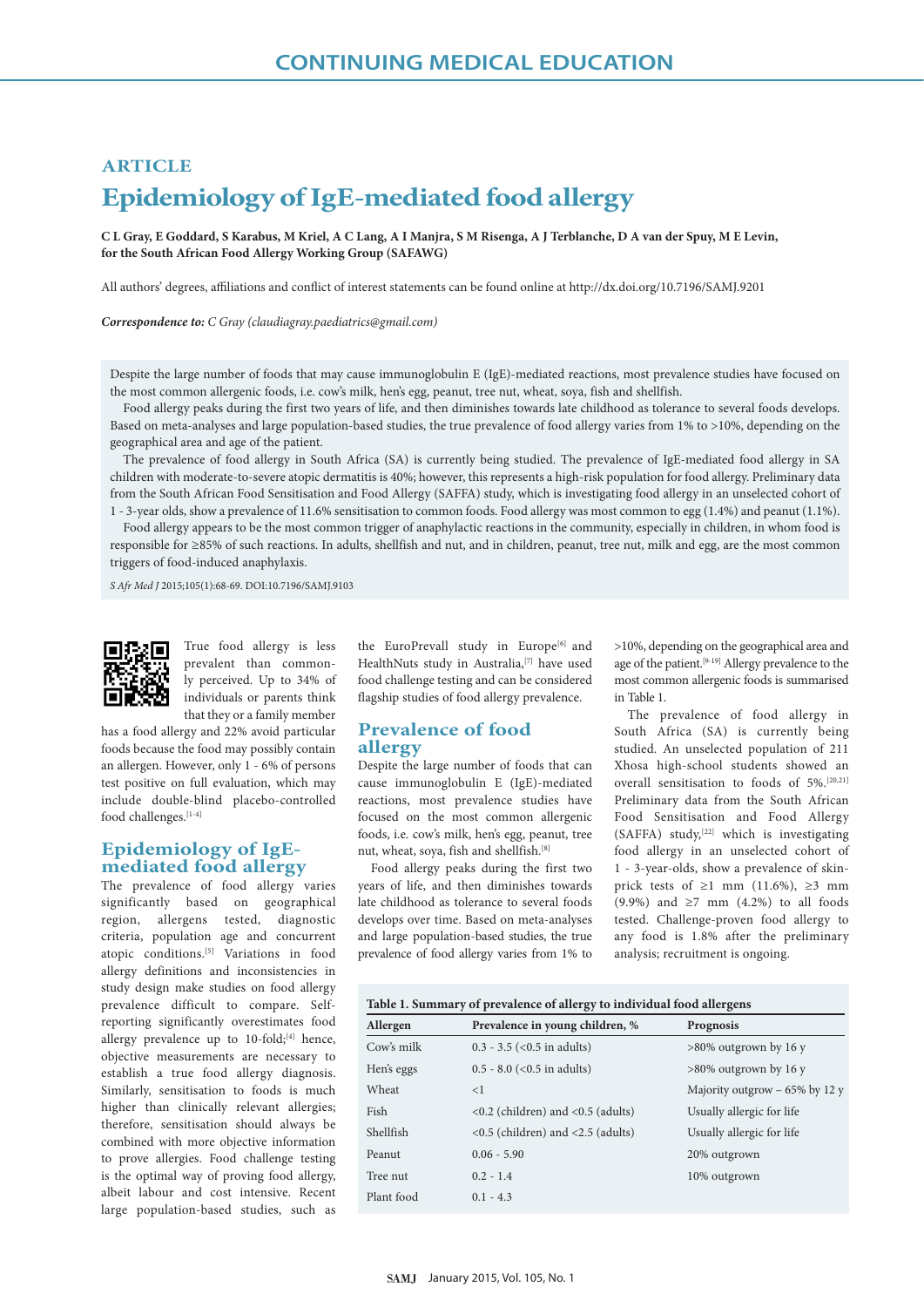# **Increase in food allergy**

Many studies have suggested a true rise in the prevalence of true food allergies over the past 10 - 20 years,[23-25] but further confirmation is required. This probable increase in food allergy requires urgent further investigation as it may be due to modifiable environmental factors.[26,27] Not only genetic factors, but also several environmental factors, have been proposed as influencing the risk for food allergy, [28] such as timing of allergen exposure, microbial exposure, and dietary antioxidant consumption.[29-31]

# **Allergies to specific foods**

## **Cow's milk**

Cow's milk protein allergy (CMPA) peaks in the first year of life. Based on several studies, its documented prevalence is 0.3 - 3.5% in young children (<5 years of age),  $[22,32-36]$  <1% in older children, and  $<$ 0.5% in adults.<sup>[22,37,38]</sup>

Studies have indicated a generally good prognosis for CMPA, with 45 - 56% outgrowing the allergy by the age of 1 year, 60 - 76% by age 2, 85 - 90% by age 3, and 97% by age 15.<sup>[38,39]</sup>Acquisition of tolerance is faster in those with:

- initial specific IgE <2 kU/L
- delayed v. IgE-mediated reactions
- absence of asthma or allergic rhinitis. $[40,41]$

## **Egg**

Egg allergy is more prevalent in children than in adults, and is usually IgE mediated. The estimated prevalence is 0.5 - 5.0% in early childhood,  $[42, 43]$  decreasing significantly to <0.5% in older children and adults.  $\left[43,44\right]$  The prevalence of egg allergy in the preliminary data on 1 - 3-year-old SA children is 1.4%.[22]

Previous studies have demonstrated a good prognosis for egg allergy, with around 50% of egg allergic children outgrowing the condition by the age of 3 years, and 66% by the age of 5 years.<sup>[44,45]</sup>

Factors associated with persistence of egg allergy include:

- high initial egg specific IgE
- multiple food allergies
- multiple atopic conditions
- ovomucoid sensitivity
- slow decrease in specific IgE to egg white over time.<sup>[45]</sup>

## **Wheat**

Wheat allergy is self-reported in about 4.5% of the population,<sup>[46]</sup> but confirmed in <1%.[42,43,46,47] It can manifest in both IgE-mediated and non-IgE-mediated symptoms. The natural history of wheat allergy is less well studied, but the majority of patients tend to become tolerant by adolescence.[47] A study from the USA showed the development of tolerance in 29% by 4 years, 56% by 8 years, and 65% by 12 years.<sup>[48]</sup>

## **Fish and shellfish**

Fish allergy is one of the few allergies that may be more common in adults than in children. A wide variety of fish and shellfish species have been implicated, depending on availability and consumption patterns. Large USA-based studies have shown a prevalence of fish allergy in ≤0.2% of children and ≤0.5% of adults,  $^{[49,50]}$  and shellfish allergy in ≤0.5% of children and ≤2.5% of adults.[49,50] Seafood allergy is lifelong in the majority of cases.

#### **Peanut**

The prevalence of peanut allergy varies significantly between geographical regions: in the EuroPrevall study, the overall prevalence of peanut allergy was  $2.6\%,$ <sup>[51,52]</sup> with wide variation between countries

from 0.06% to 5.9%.[53] Prevalence of peanut allergy is about 0.8% in the population in the USA.[54] In an SA study of Xhosa high-school students, 1.9% were sensitised to peanut but none reported allergic symptoms.[55] Experience from our food allergy clinics in SA, and figures on peanut allergy in eczema patients, suggests that peanut allergy in SA may now be higher than previously anticipated.[56] The prevalence of peanut allergy in the preliminary data on 1 - 3-year-old SA children is 1.1%.<sup>[22]</sup>

Peanut allergy usually starts in early childhood and only a small proportion (20%) of patients outgrow it.<sup>[57,58]</sup> Negative skin-prick tests or a low level of peanut specific IgE makes outgrowing the allergy more likely.

The prevalence of tree nut allergy in the USA is approximately 0.5%.[54] The prevalence among European children in the EuroPrevall study varied from 0.2% to 1.4%.[59,60] The prevalence may be higher in adolescents and adults, as allergy to tree nuts may occur for the first time in adult life.

Allergy to tree nuts is outgrown in only about 10% of children, predominantly in those with low specific IgE <5 kU/L.<sup>[61]</sup>

#### **Plant food**

Allergic symptoms to various fruits and vegetables may be true allergies or caused by cross-reactivity (pollen fruit syndrome). In a recent systemic review (EuroPrevall study), the prevalence of perceived allergy to any fruits varied between 0.4% and 11.5%, and challenge-proven food allergy to fruits was  $0.1 - 4.3\%$ .<sup>[62]</sup>

## **Food-related anaphylaxis and fatalities**

Food allergy appears to be the most common trigger of anaphylaxis in the community. One-third to half of anaphylactic episodes can be attributed to food;[63,64] this proportion seems to be higher in children, in whom food is responsible for ≥85% of anaphylactic reactions.[65] In adults, shellfish and nut are the most common triggers of food-induced anaphylaxis, and in children, peanut, tree nut, milk and egg.<sup>[66]</sup> The prevalence of food-induced anaphylaxis is difficult to estimate owing to methodological differences in acquiring data; however, there is evidence that food-induced anaphylaxis is increasing.<sup>[67]</sup>

## **Food allergy and comorbid conditions**

Food allergic patients are significantly more likely than non-allergic patients to have concomitant atopic conditions. In patients with food allergy, studies have shown that:[68]

- 35 71% have evidence of atopic dermatitis
- 33 40% have evidence of allergic rhinitis
- 34 49% have evidence of asthma.

The prevalence of IgE-mediated food allergy in patients with moderate-to-severe atopic dermatitis is 30 - 40%, based on studies in Europe, the USA,  $[69-72]$  and, more recently, SA.<sup>[56]</sup>

#### **References**

- 1. Sloan AE, Powers ME. A perspective on popular perceptions of adverse reactions to foods. J Allergy<br>Clin Immunol 1986;78:127-133. [http://dx.doi.org/10.1016/0091-6749(86)90002-3]<br>2. Venter C, Pereira B, Grundy J, Clayton
- objectively assessed food hypersensitivity amongst six-year-old children: A population-based study. Pediatr Allergy Immunol 2006;17(5):356-363. [http://dx.doi.org/10.1111/j.1399-3038.2006.00428.x]
- 3. Venter C, Pereira B, Voigt K, et al. Prevalence and cumulative incidence of food hypersensitivity in the first 3 years of life. Allergy 2008;63(3):354-359. [http://dx.doi.org/10.1111/j.1398-9995.2007.01570.x]
- 4. Bock S. Prospective appraisal of complaints of adverse reactions to foods in children during the first 3 years of life. Pediatrics 1987;79:683-688.
- 5. Sicherer S. Epidemiology of food allergy. J Allergy Clin Immunol 2011;127:594-602. [http://dx.doi. org/10.1016/j.jaci.2010.11.044]
- 
- 6. Rona RJ, Keil T, Summers C, et al. The prevalence of food allergy: A meta-analysis. J Allergy Clin Immunol 2007;120:638-646. [http://dx.doi.org/10.1016/j.jaci.2007.05.026]<br>7. Osborne NJ, Koplin JJ, Martin PE, et al. Pre Immunol 2011;127:668-676. [http://dx.doi.org/10.1016/j.jaci.2011.01.039]